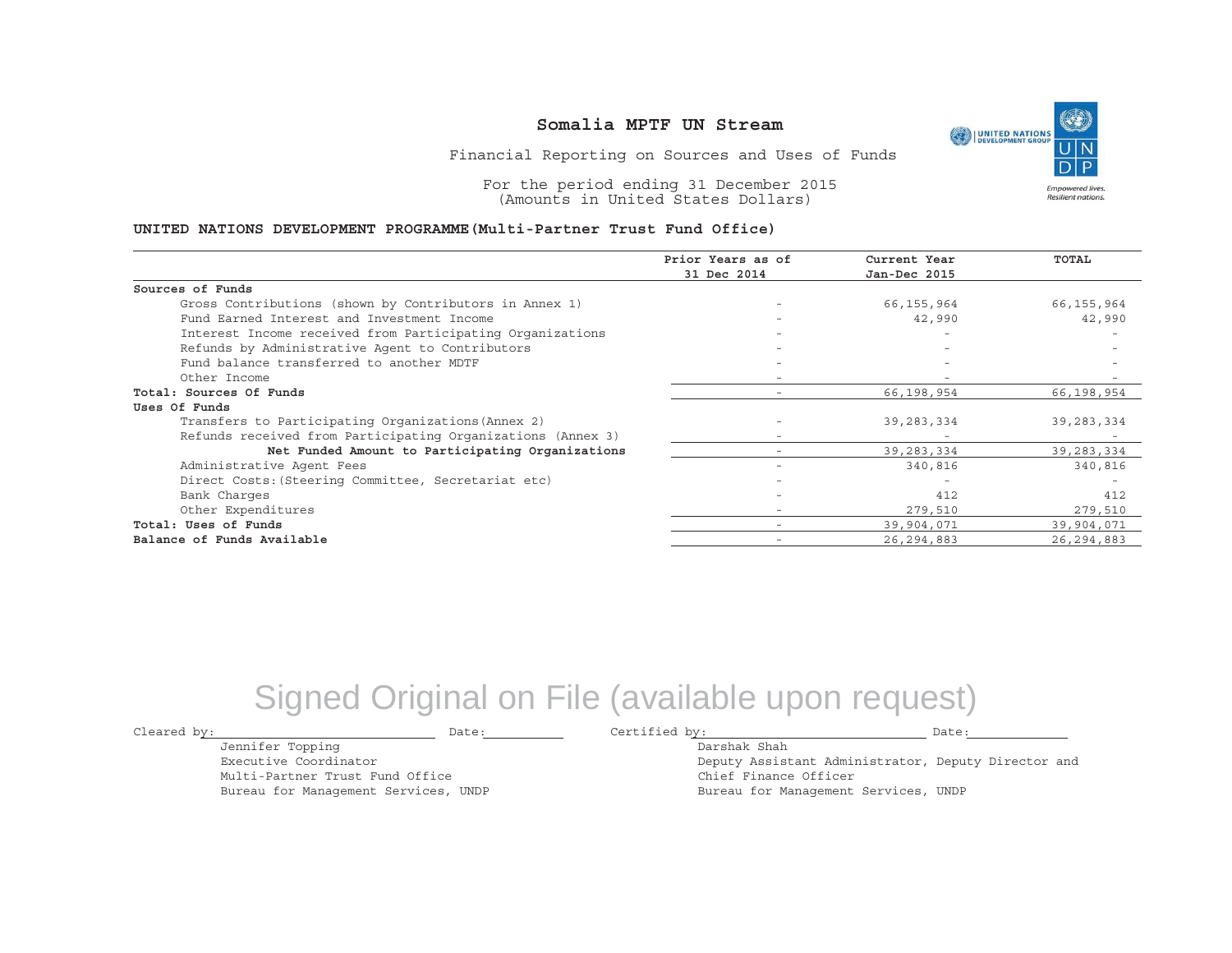

Financial Reporting on Sources and Uses of Funds

For the period ending 31 December 2015 (Amounts in United States Dollars)

#### **UNITED NATIONS DEVELOPMENT PROGRAMME(Multi-Partner Trust Fund Office)**

**Annex - 1: Gross Contributions**

|                                | Prior Years as of | Current Year | TOTAL        |
|--------------------------------|-------------------|--------------|--------------|
|                                | 31 Dec 2014       | Jan-Dec 2015 |              |
| Contributors                   |                   |              |              |
| DEPARTMENT FOR INT'L DEVELOPME |                   | 10,751,369   | 10,751,369   |
| EUROPEAN UNION                 |                   | 27,950,980   | 27,950,980   |
| GOVERNMENT OF DENMARK          |                   | 2,480,968    | 2,480,968    |
| GOVERNMENT OF ITALY            |                   | 700,001      | 700,001      |
| GOVERNMENT OF NORWAY           |                   | 4,677,361    | 4,677,361    |
| Peacebuilding Fund             |                   | 4,123,420    | 4,123,420    |
| SWEDISH INT'L DEVELOPMENT COOP |                   | 13,149,388   | 13,149,388   |
| SWISS AGY FOR DEVELOPMENT & CO |                   | 2,322,477    | 2,322,477    |
| Total: Contributions           |                   | 66,155,964   | 66, 155, 964 |

# Signed Original on File (available upon request)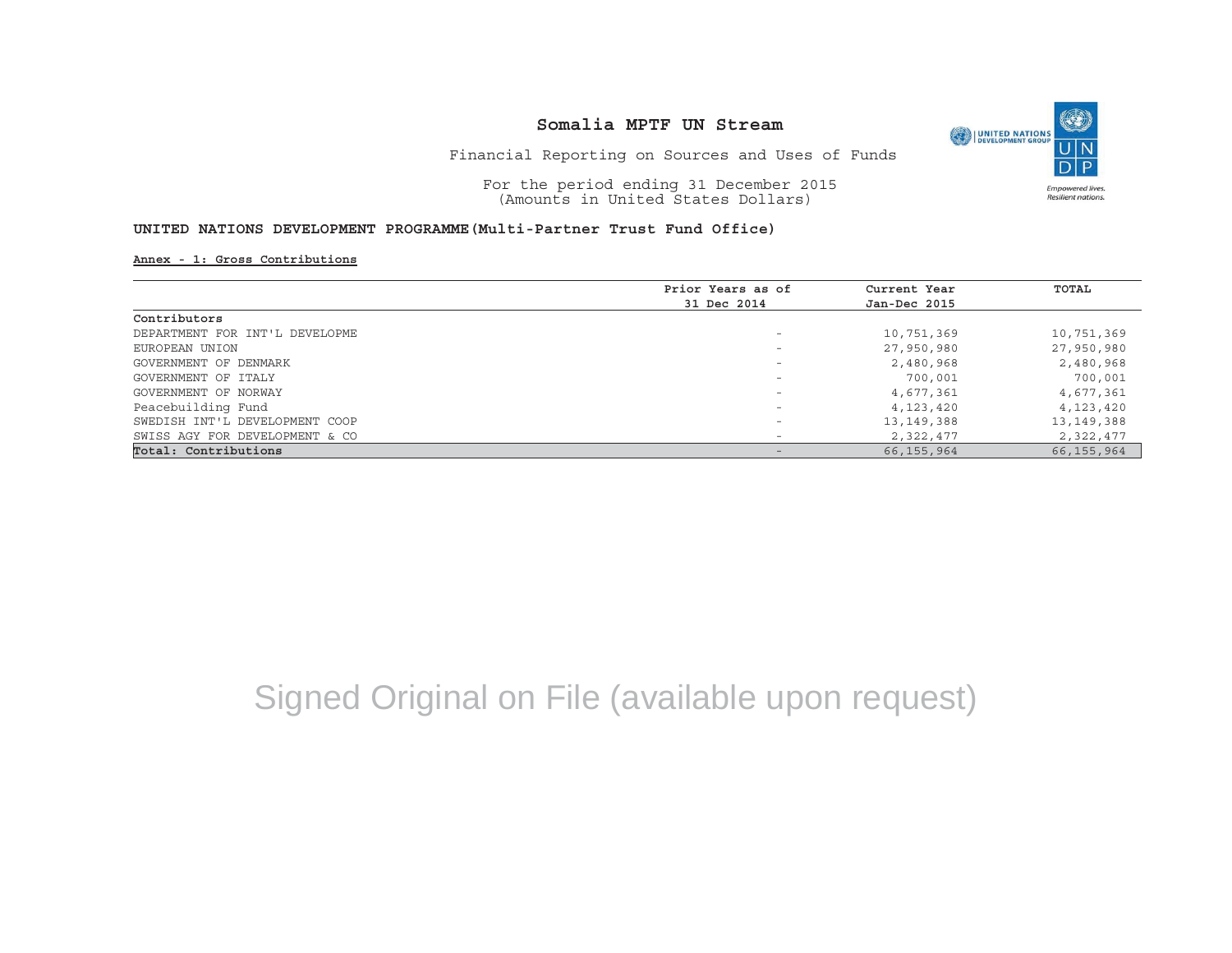

Financial Reporting on Sources and Uses of Funds

For the period ending 31 December 2015 (Amounts in United States Dollars)

## **UNITED NATIONS DEVELOPMENT PROGRAMME(Multi-Partner Trust Fund Office)**

**Annex - 2: Transfers to Participating Organizations**

|                                                | Prior Years as of        | Current Year | TOTAL        |
|------------------------------------------------|--------------------------|--------------|--------------|
|                                                | 31 Dec 2014              | Jan-Dec 2015 |              |
| FAO                                            | $\overline{\phantom{0}}$ | 1,400,000    | 1,400,000    |
| ILO                                            | $\overline{\phantom{0}}$ | 3,536,912    | 3,536,912    |
| UNCDF                                          | $\overline{\phantom{0}}$ | 2,250,037    | 2,250,037    |
| <b>UNDP</b>                                    | $\overline{\phantom{m}}$ | 20,503,354   | 20,503,354   |
| UNHABITAT                                      | $\overline{\phantom{m}}$ | 2,277,053    | 2,277,053    |
| UNICEF                                         | $\overline{\phantom{m}}$ | 817,076      | 817,076      |
| UNODC                                          | $\overline{\phantom{a}}$ | 416,931      | 416,931      |
| UNOPS                                          | $\overline{\phantom{a}}$ | 8,081,972    | 8,081,972    |
| Total Transfers to Participating Organizations | $\qquad \qquad -$        | 39, 283, 334 | 39, 283, 334 |

# Signed Original on File (available upon request)